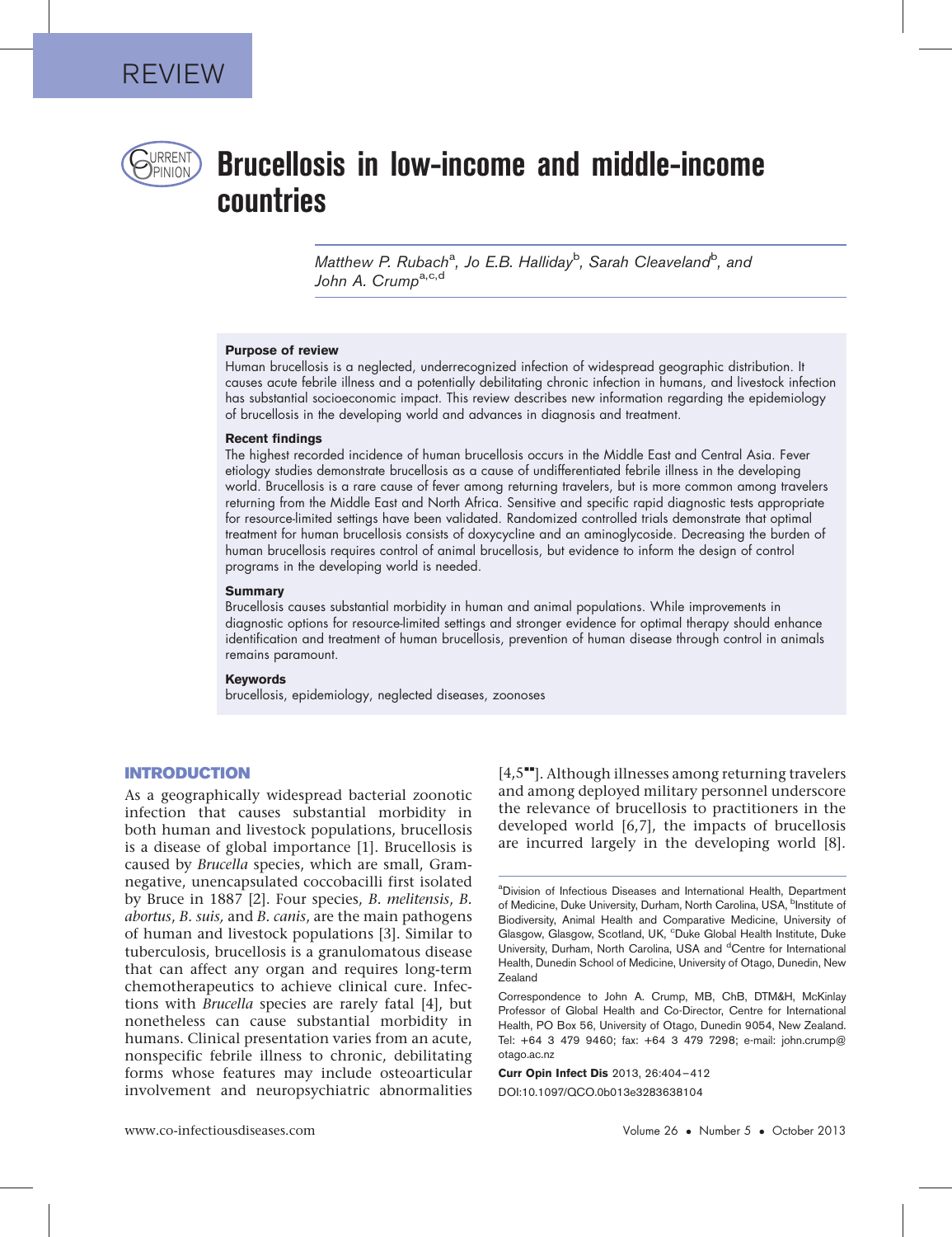## KEY POINTS

- Brucellosis is a neglected, underrecognized zoonotic infection in the developing world that can present as an acute undifferentiated fever syndrome and progress to chronic, focal forms.
- Brucellosis requires a unique treatment regimen not likely to be addressed by empiric regimens for other causes of acute undifferentiated fever syndromes: 6 weeks of doxycycline with a parenteral aminoglycoside administered concurrently during the first 1–2 weeks of therapy is the most effective regimen.
- The effects of brucellosis in human populations include the direct, sometimes debilitating morbidity from infection as well as substantial socioeconomic impact mediated by abortion and reduced productivity among livestock.
- Control of livestock brucellosis is the most effective means of reducing human brucellosis burden, but more research, including cost-effectiveness studies, is needed to demonstrate optimal control strategies in the developing world.

Fully capturing these impacts, however, is constrained by underrecognition on the part of healthcare providers, limited availability of appropriate laboratory diagnostics, and healthcare seeking behaviors and access among those most at risk for brucellosis.

With the exception of infections acquired by laboratory personnel [\[9](#page-6-0)"[\]](#page-6-0) and the potential use of Brucella as a bioterrorism agent [\[10\]](#page-6-0), human infection is acquired through contact, ingestion, or inhalation of organisms from infected animals, principally cattle, goats, and sheep. Seroprevalence studies conducted throughout the developing world demonstrate that when one looks, Brucella infection is frequently found among sampled livestock populations  $[11–15,16$ <sup> $\text{...}$ </sup>[\].](#page-6-0)

In addition to transmitting the infection to humans, animal brucellosis impacts livestock productivity, which can have socioeconomic and indirect health effects on humans, especially vulnerable livestock-keeping populations in resourcelimited settings that rely on livestock for food security and income [\[17,18\].](#page-6-0) The impacts of brucellosis in livestock include abortion and death as well as decreased milk production and reduced reproductive efficiency [\[13,19–21\]](#page-6-0). Control of brucellosis is accordingly a target for economic development set forth by the WHO and development agencies [\[22\].](#page-6-0)

This review focuses on the epidemiology of brucellosis in low- and middle-income countries (LMICs). Recent data on brucellosis in returning travelers and advances in diagnosis, therapy, and

control are also provided. For information on the immunology and pathogenesis of Brucella species infection, the reader is directed to other reviews [\[23–25\].](#page-6-0)

## EPIDEMIOLOGY OF HUMAN BRUCELLOSIS

Assessing the burden of disease due to human brucellosis – incidence, attributed disability, and case fatality rates – is challenging. Although prospective population-based surveillance of brucellosis has been conducted in several countries [\[26–30\]](#page-6-0), none of these studies utilized active disease surveillance to estimate incidence and none reported mortality. Estimates of disability and mortality are also hindered by the proportion of cases presenting with febrile illness in brucellosis endemic areas that may be misdiagnosed [\[27\]](#page-6-0), and by a limited understanding of the proportion of infections that progress to chronic disease. The majority of human brucellosis illnesses in endemic areas are attributed to B. melitensis, but disease due to other species may be underappreciated [\[31,32\]](#page-6-0).

These limitations notwithstanding, it is well established that brucellosis is endemic throughout the Mediterranean rim and the Middle East, with incidence estimates more than 100 cases per 100 000 person-years in Iraq, Jordan, and Saudi Arabia [\[33–35\].](#page-6-0) Recent publications indicate that the incidence of brucellosis in central Asian countries, such as Kyrgyzstan and Azerbaijan, is similarly high [\[36,37\]](#page-6-0).

The incidence data we present below draw largely from a systematic review of brucellosis, which provides a concise presentation of incidence and seroprevalence studies conducted throughout the world since  $1990$  [\[38](#page-6-0) $^{\bullet}$ [\].](#page-6-0) Given the difficulties of establishing a laboratory-confirmed case and the poor quality of data from sub-Saharan Africa, the only incidence data from sub-Saharan Africa included in this systematic review were from Chad [\[39\].](#page-6-0) From this study in Chad, an incidence of 35 cases per 100 000 person-years was derived from a seroprevalence of 3.8%, assuming a fixed proportion of clinical cases among seropositives (10%) and a fixed duration of seropositivity  $[38$ <sup> $\text{...}$ </sup>. Robust disease incidence data are lacking in other regions of the world as well: whereas seroprevalence studies in China and Korea indicate brucellosis is endemic in some regions [\[40–42\],](#page-6-0) we are unaware of incidence estimates in East Asia.

As for Oceania, a study conducted in the Polynesian islands of Wallis and Futuna demonstrated B. suis incidence of 19 cases per 100 000 person-years attributed to the high prevalence of pig husbandry in these island cultures [\[31\].](#page-6-0)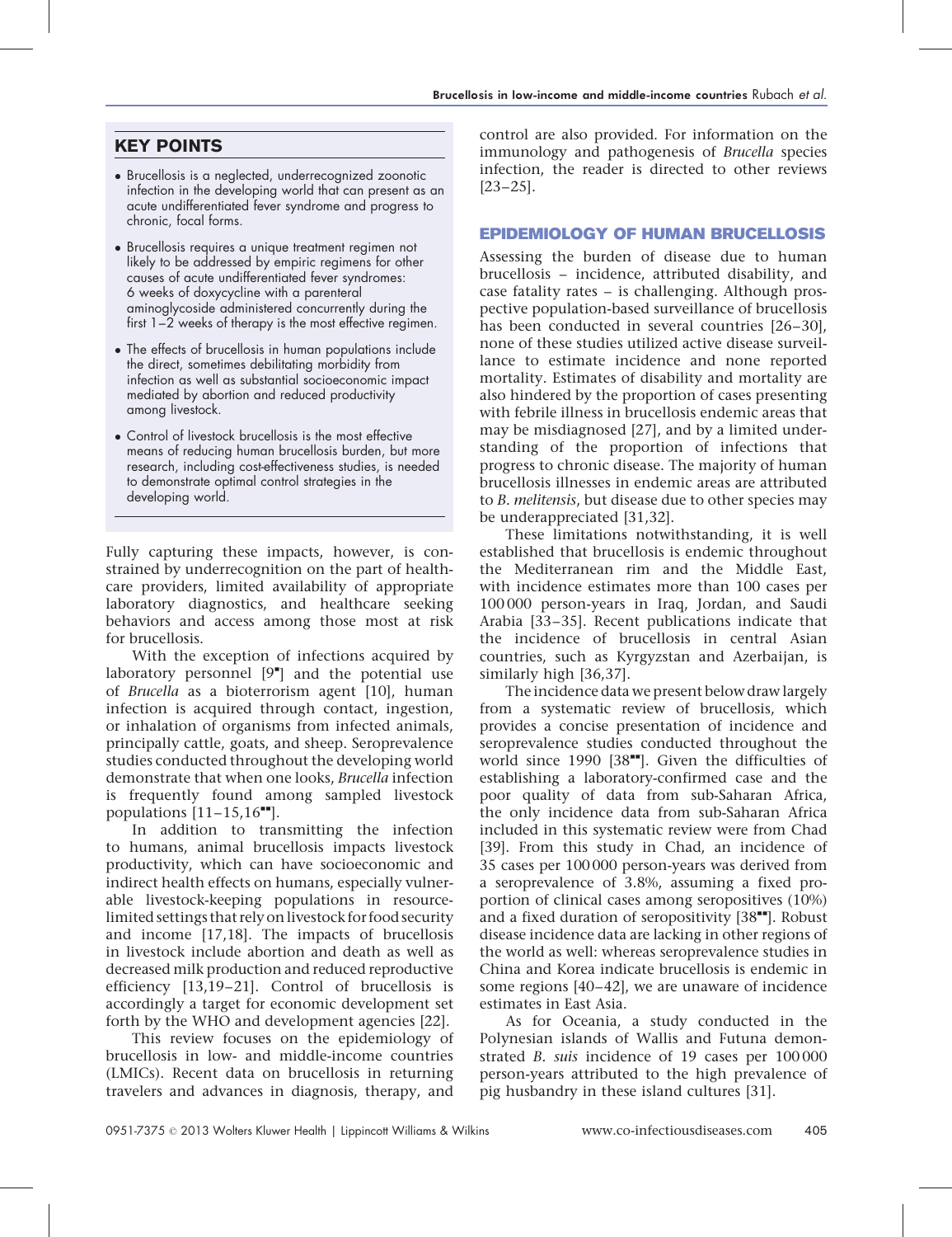In the Western Hemisphere, brucellosis incidence in Mexico has been estimated at 25.7 cases per 100 000 person-years, compared to 0.02 cases per 100 000 person-years in the United States [\[43\]](#page-6-0). Of note, the rates of brucellosis in United States counties along the US–Mexico border were substantially higher at 0.18 cases per 100 000 person-years compared to nonborder regions of the United States. In Argentina, one study found an incidence of 12.8 per 100 000 person-years [\[44\]](#page-6-0). Elsewhere in Latin America, brucellosis is thought to be endemic [\[1,8\].](#page-6-0)

Although a broader survey of brucellosis incidence in LMICs is lacking, several cohort studies conducted in resource-limited settings demonstrate brucellosis as a cause of acute febrile illness. A metaanalysis of cohort studies that identified causative pathogens of community-acquired bloodstream infections in Africa found that Brucella species accounted for 275 (5%) of 5578 bloodstream infections [\[45,46\]](#page-6-0). All 275 cases of Brucella bacteremia were derived from a hospital-based fever etiology study in Egypt, where Brucella was the second most common cause of bloodstream infection, behind Salmonella enterica serotype Typhi [\[46\].](#page-6-0) A hospitalbased fever etiology study in northern Tanzania found 16 (3.5%) of 455 febrile hospital admissions met the US Centers for Disease Control and Prevention (CDC) confirmed case definition for acute brucellosis [\[47,48](#page-6-0)"[\].](#page-6-0) Although relatively few cases were identified, laboratory-confirmed brucellosis was a more common cause of fever in this cohort than laboratory-confirmed malaria (3.5 vs. 1.8%), and none of the 16 patients received a clinical diagnosis of brucellosis. A fever etiology study in northwestern Ethiopia also found a low proportion of febrile disease attributed to brucellosis, 17 (2.6%) of 653 patients [\[49\]](#page-6-0). A study in the Ecuadorian Amazon basin identified brucellosis as the cause of undifferentiated febrile illness in four (1.3%) of 304 patients [\[50\].](#page-6-0) In a systematic review of the etiology of fever of unknown origin (FUO) in children, 97 (10%) of 989 cases from the developing world were attributed to brucellosis, the most common infectious cause [\[51\].](#page-7-0) A prospective, singlecenter FUO study in Egyptian adults similarly found brucellosis to be the most common infectious cause [\[52\].](#page-7-0)

Surveillance studies of ill travelers returning from developing countries indicate that brucellosis was a rare cause of illness [\[53–56\]](#page-7-0). However, among travelers returning from the Middle East and North Africa, brucellosis was the third most common cause of febrile illness [\[57](#page-7-0)"[\].](#page-7-0) Compared to nonexpatriate returning travelers, returning expatriates had an overall small, but significantly higher prevalence of brucellosis (2 per 1000 persons vs. 0.4 per 1000 persons,  $P \le 0.01$  [\[6\]](#page-6-0). Brucellosis was first described in the context of recurrent fevers among British soldiers in Malta [\[2,58\]](#page-6-0), and it remains an important consideration in the evaluation of ill military personnel deployed overseas [\[7\]](#page-6-0).

As in high-income settings, the risk factors for human brucellosis in LMICs include ingestion of unpasteurized dairy products and exposure through direct contact with infected animal body fluids or tissues, especially the placenta from aborted animals [\[59–63\].](#page-7-0) This is reflected in a higher risk of disease in marginalized livestock-keeping communities, as well as veterinary and abattoir workers. However, there is also evidence from cities in sub-Saharan Africa that brucellosis is a cause of febrile illness in urban settings, linked to the sale and distribution of contaminated raw milk  $[48", 64, 65]$  $[48", 64, 65]$ .

The case fatality rate for brucellosis has not been derived from prospective surveillance. However, data from retrospective cohorts would indicate that death from brucellosis occurs in less than 1% of cases [\[1,4\]](#page-6-0). Recently proposed disability weights estimate acute brucellosis at a level comparable to acute malaria, 0.190, and the estimated disability weight for chronic, localized brucellosis was 0.150, rendered similar to osteoarticular disease, a common form of focal brucellosis  $[5"']$  $[5"']$ .

## CLINICAL MANIFESTATIONS

Fever in brucellosis can be acute and associated with rigors or it can be chronic, low-grade, and relapsing. A systematic review gives a comprehensive assessment of the clinical manifestations of human brucellosis  $[5^{\bullet\bullet}]$  $[5^{\bullet\bullet}]$ . Arthralgia, myalgia, and back pain occur in 65, 47, and 45% of cases, respectively. Hepatomegaly, splenomegaly, and overt arthritis are seen in approximately 25%, respiratory involvement in 20%, and vertebral spondylitis in 12% of cases. Epididymo-orchitis is present in 10% of cases in men. Endocarditis and neuropsychiatric complications occur in 1 and 4% of cases, respectively. The most common neuropsychiatric manifestation is meningoencephalitis, often chronic, but other sequelae include cranial nerve deficits, seizure, and psychological disturbance. Of note, this systematic review did not find high-quality studies from sub-Saharan Africa, Latin America, or Asia to include in their meta-analysis. Whether disease manifestations might vary by region or by infecting Brucella species merits further investigation. For instance, whereas hematologic abnormalities such as anemia and leukopenia are common in Mediterranean populations, thrombocytopenia is fairly uncommon [\[66,67\]](#page-7-0); in contrast, over 40% of the brucellosis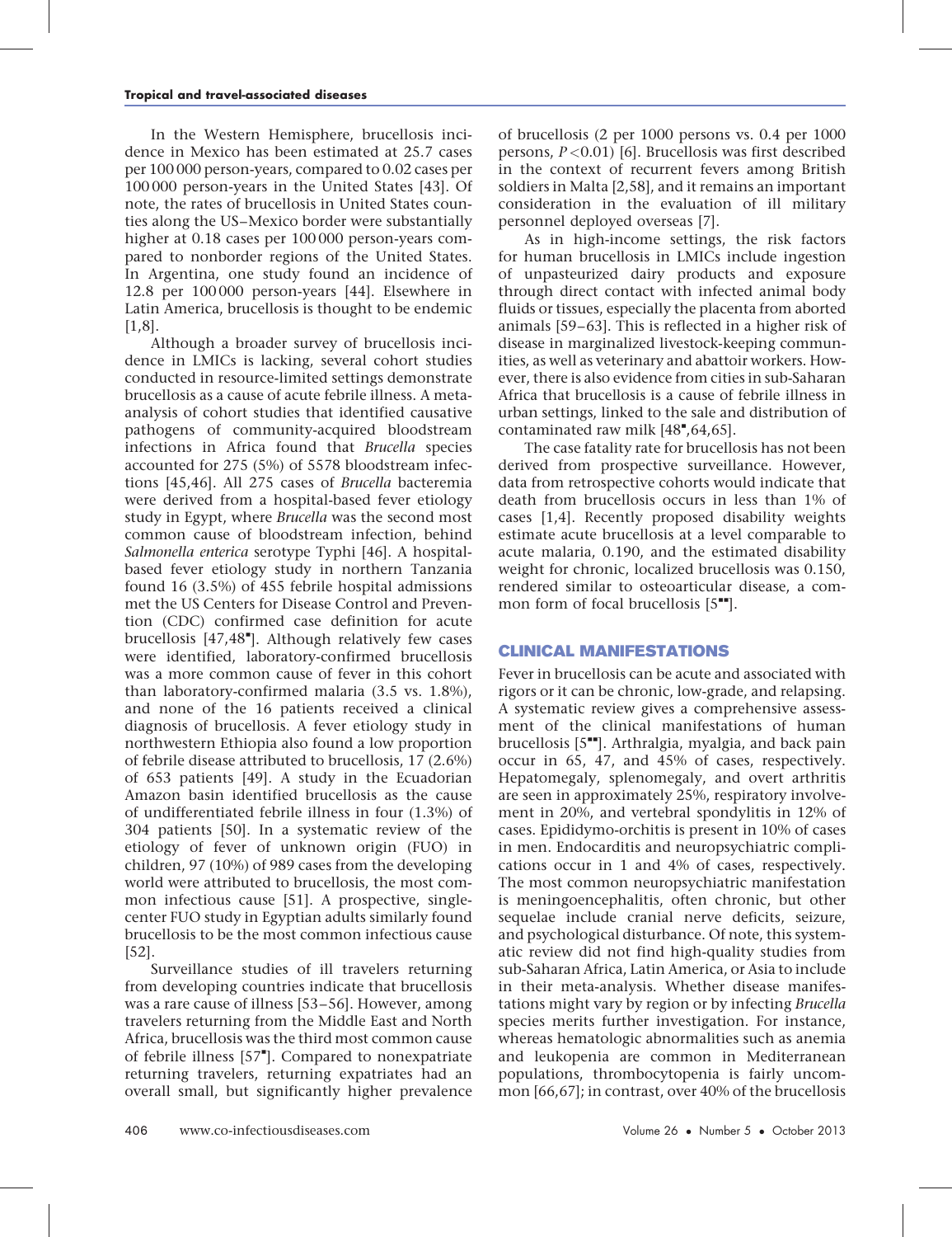cases in the northern Tanzania fever cohort had thrombocytopenia [\[48](#page-6-0)"[\]](#page-6-0). Compared to B. melitensis infections, B. suis appears to cause marked elevation in alanine aminotransferase [\[31\]](#page-6-0) and B. abortus is thought to cause more mild disease [\[68\]](#page-7-0); but in general, data are limited regarding species-specific manifestations.

In Mediterranean populations, Brucella is a common cause of vertebral osteomyelitis, accounting for up to a quarter of all cases [\[69\]](#page-7-0). To distinguish Brucella vertebral osteomyelitis cases from Mycobacterium tuberculosis infection, clinicians must undertake thorough evaluations, including serologic testing for Brucella antibodies as well as sampling of the involved tissue when feasible. Radiographic features can help distinguish between these two granulomatous spine infections: intervertebral disc spaces are not typically involved in tubercular spine infections, whereas they are often narrowed in brucellar spine infections [\[70\]](#page-7-0). Conversely, the following findings are thought to be rare in brucellar cases: involvement of the posterior spinal elements and vertebral collapse (both findings are more suggestive of tubercular cases) as well as epidural abscess formation (more suggestive of pyogenic or tubercular spondylodiscitis) [\[70,71\]](#page-7-0).

Studies of pregnancy loss show that although there is no significant linkage between prior brucellosis exposure and abortion [\[72\]](#page-7-0), women diagnosed with acute or chronic brucellosis during pregnancy had a high prevalence of abortion, ranging from 14 to 43% [\[73\]](#page-7-0).

## CLINICAL DIAGNOSIS AND DIAGNOSTIC ADVANCES

Although brucellosis can present with signs and symptoms that may raise clinical suspicion, acute brucellosis is often difficult to distinguish from other febrile conditions, and delayed diagnosis is common. In one large series from a high-income setting, over a third of patients had symptoms for 1–3 months prior to diagnosis [\[74\]](#page-7-0). The same study found that a delay in diagnosis of more than 30 days was associated with increased risk of developing complicated focal forms of brucellosis, and patients with osteoarticular involvement often experience 6 months of symptoms prior to receiving the correct diagnosis [\[75\]](#page-7-0). In low-income settings in Tanzania, only 22% of patients with probable brucellosis reported to health facilities within 1 month, and 20% presented after 1 year of symptoms [\[76\].](#page-7-0)

The US CDC confirmed case definition for human brucellosis requires a clinically compatible syndrome and either isolation of Brucella species from culture of clinical specimens or at least a

four-fold rise in Brucella antibody titer [measured by standard agglutination test (SAT) or microagglutination test (MAT)] between acute and convalescent sera obtained at least 14 days apart [\[47\].](#page-6-0) The US CDC probable case definition requires a clinically compatible syndrome and one of the following: a single SAT or MAT antibody titer at least 1 : 160; detection by PCR of Brucella DNA in a clinical specimen; or an epidemiologic link to a confirmed case. Neither the US CDC nor WHO has a specific definition for chronic brucellosis [\[47,77\].](#page-6-0) Most experts would propose more than 12 months of symptoms [\[1\]](#page-6-0) and a single SAT or MAT titer at least 1 : 160 [\[77\],](#page-7-0) though false-negative SAT or MAT results do occur in chronic brucellosis [\[78\].](#page-7-0)

Conventional blood culture methods using biphasic Ruiz-Castaneda bottles require 6 weeks of incubation and the diagnostic yield varies from 40– 90% in acute cases to 5–20% in chronic cases [\[79\]](#page-7-0). Automated blood culture systems have a 5–10% higher recovery rate than biphasic methods, and the majority of isolates are recovered within 1 week [\[79\].](#page-7-0) Bone marrow culture, considered the gold standard, has 15–20% higher yield than peripheral blood culture [\[78,79\].](#page-7-0) Given the variable yield of culture, especially in subacute and chronic disease, serologic testing is often relied upon when brucellosis is suspected.

The Rose Bengal agglutination test has a sensitivity more than 90% in most studies [\[80–82\].](#page-7-0) It has served as a mainstay for screening in both human and animal populations, but it lacks specificity, so confirmatory testing of positive samples is required [\[82\].](#page-7-0) SAT and MAT remain the reference standards for serologic confirmation of brucellosis with a specificity of 99% for acute disease in endemic settings [\[82,83\]](#page-7-0). Commercial ELISAs for Brucella IgG and IgM are available, and studies indicate they are sensitive [\[84\].](#page-7-0) However, due to relatively low specificity of some ELISA tests, the US CDC recommends that they should not be used to confirm brucellosis cases [\[85\]](#page-7-0). The antigen cross-reactivity between Brucella species precludes speciation by serology. The exception is B. canis, which does not share cross-reacting antigens with other Brucella species [\[78\]](#page-7-0), and therefore, when suspected, one must select serologic testing specific for B. canis antigens.

In recent years, considerable effort has been mobilized toward the development of rapid, reliable field diagnostic assays [\[86\]](#page-7-0) and molecular diagnostic approaches. Lateral flow assays do not require extensive laboratory infrastructure or technical expertise, and compared to the standard of SAT and/or culture, the sensitivity and specificity were 92–95 and 97%, respectively, in endemic settings [\[87,88\].](#page-7-0) Rapid latex agglutination tests can also be useful in areas with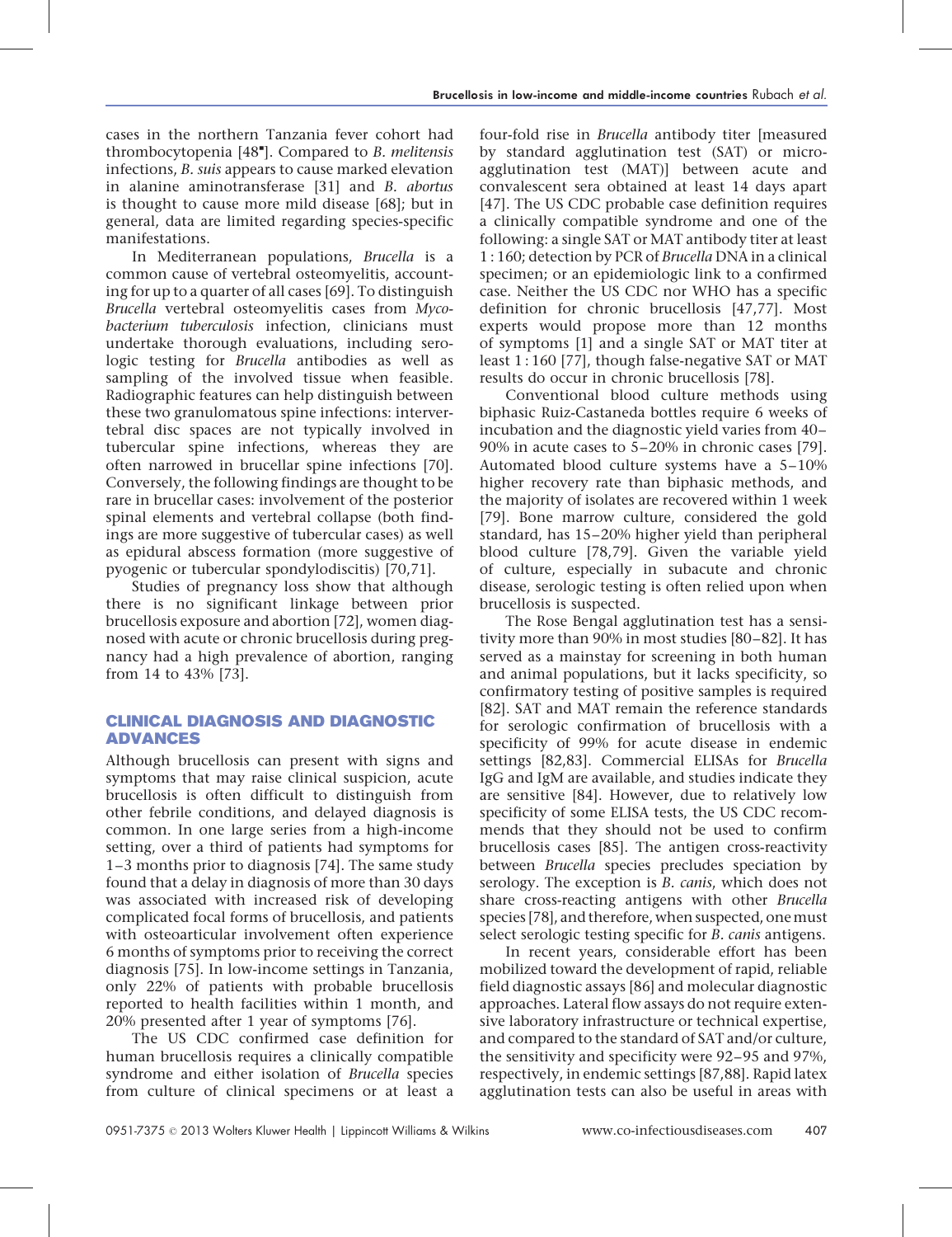limited laboratory capacity, and one study using culture-confirmed cases and negative controls demonstrated a sensitivity of 89% and a specificity of 98% [\[89\].](#page-7-0) PCR was effectively employed to rapidly detect Brucella DNA in the blood of six suspected cases which all subsequently met confirmed case definitions [\[90\],](#page-7-0) and multiplex assays can expedite the confirmation and speciation of Brucella isolated by culture [\[91,92\]](#page-7-0). A real-time PCR assay that rapidly and accurately distinguishes Brucella from M. tuberculosis in body fluid and tissue specimens holds promise for clinical use [\[93\].](#page-7-0)

## TREATMENT

Tetracyclines and a parenteral aminoglycoside or tetracyclines and rifampin are the regimens historically recommended by the WHO for treatment of human brucellosis [\[94](#page-7-0)<sup>\*\*</sup>[\]](#page-7-0). Combination antibacterial therapy is imperative as single-drug therapy is associated with 2.5-fold increased risk of treatment failure [\[95\].](#page-7-0) In the past 10 years, several clinical trials comparing regimens for the treatment of brucellosis have been conducted [\[96–100\],](#page-7-0) and two systematic reviews of therapy for brucellosis were published in  $2012$  [\[94](#page-7-0) $-$ [,101\].](#page-7-0) These studies consistently demonstrate the following principles for brucellosis therapy: 6 weeks of doxycycline with 7 days of gentamicin is as effective as 6 weeks of doxycycline with 14 days of streptomycin [\[96,100,101\]](#page-7-0); doxycycline along with an aminoglycoside appears to be superior to doxycycline with rifampin, and has lower rates of minor adverse events than doxycycline– rifampin regimens  $[94"$  $[94"$ [,97\];](#page-7-0) rifampin along with a fluoroquinolone is less efficacious, but remains a viable third-line regimen [\[95,97\]](#page-7-0). Recommended agents to treat children include rifampin, aminoglycosides, and trimethoprim–sulfamethoxazole (Table 1) [\[1\]](#page-6-0).

Based on meta-analyses of therapeutic trials, treatment failure or relapse is 5–7% for doxycycline–streptomycin regimens and 11–17% for doxycycline–rifampin [\[94](#page-7-0)"[,101\].](#page-7-0) In observational studies, a higher proportion of relapse has been noted among patients with osteoarticular disease [\[4\],](#page-6-0) and some experts recommend a treatment duration of 8–12 weeks for vertebral spondylodiscitis [\[1,102\]](#page-6-0).

Given the rates of treatment failure or relapse and the geographic and antimicrobial regimen overlap that exists between brucellosis and tuberculosis, antimicrobial resistance of Brucella species has received attention in recent years. Both in-vitro susceptibility studies [\[103,104,105](#page-7-0)"[\]](#page-7-0) and molecular detection methods of resistance [\[106,107\]](#page-7-0) performed on clinical isolates of B. melitensis have yet to demonstrate rifampin resistance and the minimum inhibitory concentrations for other agents remain reassuringly low.

## CONTROL AND PREVENTION

Brucellosis control and prevention strategies aim to minimize disease impacts and reduce animal-tohuman disease transmission [\[1,108\].](#page-6-0)

Human vaccine against brucellosis has been employed in the past, but vaccines are not widely available and concerns exist about their safety [\[109\].](#page-8-0) Animal vaccination campaigns followed by compulsory test-and-slaughter programs have contributed to the elimination of B. abortus and B. melitensis in some developed countries, but successful campaigns have all been expensive, long, and difficult to implement  $[110$ <sup> $H$ </sup>[\].](#page-8-0) For these reasons, elimination is likely infeasible in endemic LMICs [\[8,111\]](#page-6-0). In such settings, the implementation of effective test-andslaughter policies is limited by the lack of resources to compensate farmers whose animals are slaughtered [\[111–113\]\)](#page-8-0). Test-and-slaughter policies can also paradoxically contribute to the spread of infection, when identified seropositive animals are sold instead of slaughtered [\[114\]](#page-8-0).

Vaccination of animal populations can reduce animal infection prevalence and human disease risk. The most widely used vaccines, both liveattenuated, are B. melitensis Rev1 (Rev1), which is used in sheep and goats, and B. abortus S19 (S19), which is used in cattle. Both induce good protection but both can be abortifacient if administered during pregnancy; both also interfere with serological diagnostic testing, which is required when vaccination is combined with test-and-slaughter programs [\[111\].](#page-8-0) A 5-year pre- and postvaccine assessment of the Rev1 vaccine among small ruminant animals in Tajikstan showed an 80% reduction in herd prevalence in areas with high vaccine uptake, 40% reduction in prevalence in areas with low coverage, and no changes in the areas where no vaccination was undertaken  $[115$ <sup>---</sup>[\]](#page-8-0). Cost-effectiveness modeling of a 10-year mass-vaccination campaign using Rev1 vaccine for small ruminants and S19 vaccine for cattle in Mongolia estimated that a 52% reduction in transmission between animals could be achieved and a total of 49 027 disability-adjusted life years could be averted. In a scenario wherein costs were shared between public health and livestock sectors, this study indicates that livestock vaccination would be cost-effective and result in net economic benefit [\[17\].](#page-6-0)

Although milk pasteurization is a more downstream control strategy, it can reduce Brucella transmission to humans. A study of bulk milk samples in Kampala, Uganda modeled a 47% risk reduction in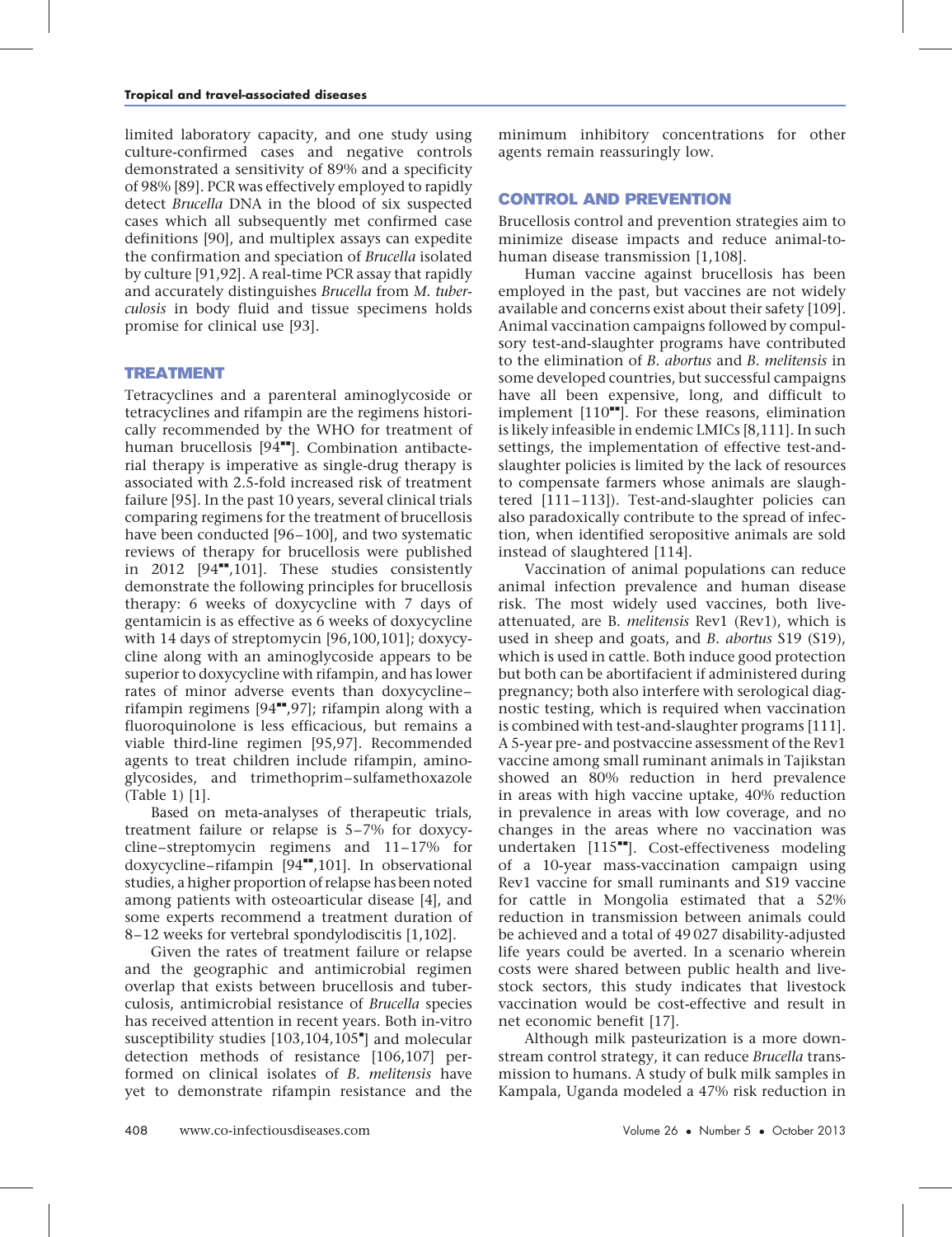|                         | Antimicrobial agent                                                                                                                                                  | Comments                                                                                                                                                                                                                                                                                                                                             |
|-------------------------|----------------------------------------------------------------------------------------------------------------------------------------------------------------------|------------------------------------------------------------------------------------------------------------------------------------------------------------------------------------------------------------------------------------------------------------------------------------------------------------------------------------------------------|
| Recommended<br>regimens | Doxycycline 100 mg p.o. b.i.d. for 6 weeks<br>plus<br>(Gentamicin 5 mg/kg/day i.v./i.m. daily<br>for $7-10$ days) or (streptomycin 1 g i.m.<br>daily for 14-21 days) | Although randomized studies monitored for adverse<br>reactions to aminoglycosides, aminoglycoside<br>serum levels were not performed in most studies<br>and rates of ototoxicity and nephrotoxicity were low<br>Pediatric dosing: doxycycline relatively contraindicated,<br>gentamicin 5 mg/kg i.m./i.v. daily, streptomycin<br>20 mg/kg i.m. daily |
|                         | Doxycycline 100 mg p.o. b.i.d. for 6 weeks<br>plus<br>Rifampin 600-900 mg p.o. daily for 6 weeks                                                                     | Higher rates of composite (relapse or treatment failure)<br>as well as higher rates of adverse events compared<br>to doxycycline and an aminoglycoside<br>Pediatric dosing: rifampin 15 mg/kg p.o. daily                                                                                                                                             |
| Alternative agents      | Ciprofloxacin 500 mg p.o. b.i.d. for 6 weeks or<br>Ofloxacin 200-400 mg p.o. b.i.d.                                                                                  |                                                                                                                                                                                                                                                                                                                                                      |
|                         | Trimethoprim-sulfamethoxazole<br>(160 mg/800 mg p.o. b.i.d. or 8 mg/kg/day<br>trimethoprim component p.o. divided every<br>8 hours) for 6-8 weeks                    | Recommended for treatment of childhood brucellosis<br>in conjunction with an aminoglycoside or rifampin<br>Pediatric dosing: 8 mg/kg b.i.d. trimethoprim<br>component                                                                                                                                                                                |

#### Table 1. Treatment of human brucellosis

b.i.d., twice daily; i.m., intramuscularly; i.v., intravenously; p.o., by mouth. Data from [\[1,94](#page-6-0)<sup>\*\*</sup>[\].](#page-6-0)

human brucellosis if pasteurization centers could be incorporated into the urban milk production chain [\[65\].](#page-7-0) Infection risk among persons in frequent contact with potentially infected animals can also be reduced through personal hygiene measures and adoption of safe working practices, including use of protective clothing, disinfection of protective clothing, and disinfection of potentially infected implements and premises [\[1\].](#page-6-0) Such measures may be untenable in LMICs due to resource limitations and animal husbandry cultural traditions.

In resource-limited settings, the control of brucellosis in animal populations can achieve substantial health and economic benefits in both animal and human sectors  $[17,115$ <sup> $H$ </sup>[\].](#page-6-0) Further studies to describe the reservoir dynamics of brucellosis in endemic countries and evaluate the cost-effectiveness of control efforts are needed to inform policymakers at all levels  $[110^{\bullet\bullet},116]$  $[110^{\bullet\bullet},116]$ .

## CONCLUSION

Brucellosis is widespread in LMICs, most prominently in the Mediterranean rim, Middle East and Central Asia, with accurate assessments largely lacking in other regions. Brucellosis is a cause of nonspecific febrile illness in LMICs and a rare cause of febrile illness among returning travelers. An appropriate index of suspicion based on risk factors and local prevalence is required, as undifferentiated fever syndromes due to brucellosis have the potential to evolve into chronic, debilitating focal forms, and the treatment for acute brucellosis is unique compared to empiric regimens for other causes of fever in LMICs. Although mortality is low, treatment failure or relapse is not infrequent despite low levels of antimicrobial resistance. Control of brucellosis in livestock is the best strategy for decreasing the disease burden in humans, but more research on the costeffectiveness of control strategies in LMICs is required. As much of our knowledge on the epidemiology and clinical manifestations of brucellosis is derived from the populations of the Mediterranean rim, further research is needed on the incidence, causative species, risk factors, and manifestations of brucellosis in other regions of the world.

## Acknowledgements

M.P.R. receives funding support from the Fogarty Global Health Fellowship through the Fogarty International Center at the US National Institutes of Health (R25TW009343). J.E.B.H. and S.C. both receive funding support from the United Kingdom Biotechnology and Biomedical Sciences Research Council (BB/J010367/1). S.C. also receives funding support from the United Kingdom Biotechnology and Biomedical Sciences Research Council (BB/H009302/1 and BB/H00935/1), the World Health Organization (HQNTD1206296), and the Wellcome Trust (096400/Z/11/Z). J.A.C. currently receives funding from the Fogarty International Center at the US National Institutes of Health (R01TW009237).

## Conflicts of interest

There are no conflicts of interest.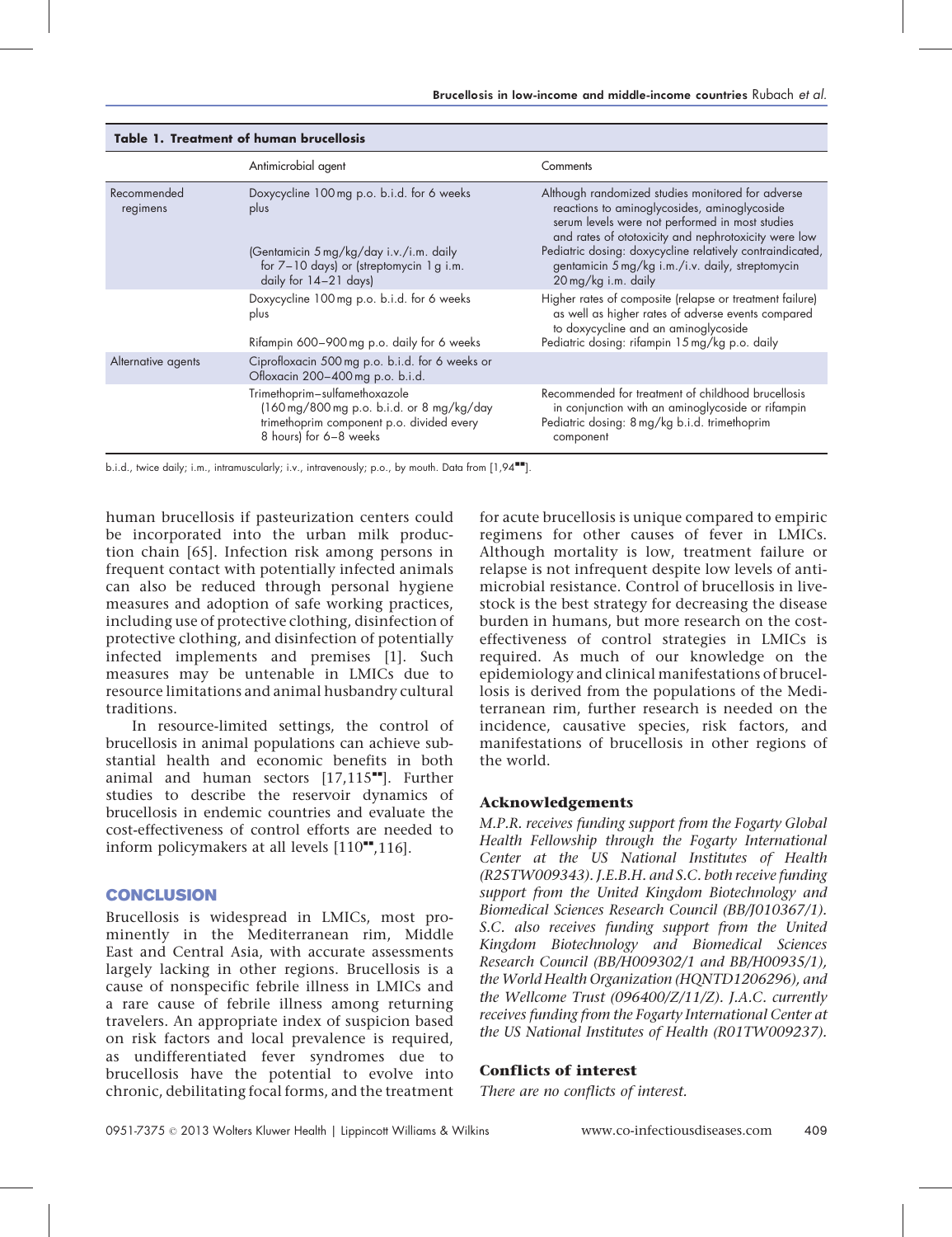## <span id="page-6-0"></span>REFERENCES AND RECOMMENDED READING

Papers of particular interest, published within the annual period of review, have been highlighted as:

- of special interest
- $\Box$  of outstanding interest

Additional references related to this topic can also be found in the Current World Literature section in this issue (pp. 484–485).

- 1. Corbel MJ. Brucellosis in humans and animals. Geneva: WHO; 2006. http://www.who.int/csr/resources/publications/Brucellosis.pdf. [Accessed 28 March 2013]
- 2. Bruce D. Note on the discovery of a micro-organism in Malta fever. Practitioner 1887; 39:161–170.
- 3. Pappas G. The changing Brucella ecology: novel reservoirs, new threats. Int J Antimicrob Agents 2010; 36 (Suppl 1):S8–S11.
- 4. Buzgan T, Karahocagil MK, Irmak H, et al. Clinical manifestations and complications in 1028 cases of brucellosis: a retrospective evaluation and review of the literature. Int J Infect Dis 2010; 14:e469–e478.
- 5. Dean AS, Crump L, Greter H, et al. Clinical manifestations of human && brucellosis: a systematic review and meta-analysis. PLoS Negl Trop Dis 2012; 6:e1929.

This meta-analysis gives a comprehensive summation of clinical manifestations of human brucellosis, and the disability weights for brucellosis presented in this study represent an important step toward estimating the burden of disease due to brucellosis.

- 6. Lim PL, Han P, Chen LH, et al. Expatriates ill after travel: results from the Geosentinel Surveillance Network. BMC Infect Dis 2012; 12:386.
- 7. Bechtol D, Carpenter LR, Mosites E, et al. Brucella melitensis infection following military duty in Iraq. Zoonoses Public Health 2011; 58:489–492.
- 8. Pappas G, Papadimitriou P, Akritidis N, et al. The new global map of human brucellosis. Lancet Infect Dis 2006; 6:91–99.
- 9. Sayin-Kutlu S, Kutlu M, Ergonul O, et al. Laboratory-acquired brucellosis in ■ Turkey. J Hosp Infect 2012; 80:326-330.

Laboratory-acquired brucellosis is not uncommon and poses challenges in Brucella endemic areas, which often are lacking the adequate infrastructure to maintain appropriate biosafety.

- 10. Pappas G, Panagopoulou P, Christou L, Akritidis N. Brucella as a biological weapon. Cell Mol Life Sci 2006; 63:2229–2236.
- 11. Hegazy YM, Moawad A, Osman S, et al. Ruminant brucellosis in the Kafr El Sheikh Governorate of the Nile Delta, Egypt: prevalence of a neglected zoonosis. PLoS Negl Trop Dis 2011; 5:e944.
- 12. Borba MR, Stevenson MA, Goncalves VS, et al. Prevalence and risk-mapping of bovine brucellosis in Maranhao State, Brazil. Prev Vet Med 2013; 110:169–176.
- 13. Megersa B, Biffa D, Abunna F, et al. Seroprevalence of brucellosis and its contribution to abortion in cattle, camel, and goat kept under pastoral management in Borana, Ethiopia. Trop Anim Health Prod 2011; 43:651– 656.
- 14. Gomo C, de Garine-Wichatitsky M, Caron A, Pfukenyi DM. Survey of brucellosis at the wildlife-livestock interface on the Zimbabwean side of the Great Limpopo Transfrontier Conservation Area. Trop Anim Health Prod 2012; 44:77–85.
- 15. Kashiwazaki Y, Ecewu E, Imaligat JO, et al. Epidemiology of bovine brucellosis by a combination of rose bengal test and indirect ELISA in the five districts of Uganda. J Vet Med Sci 2012; 74:1417–1422.
- 16. Asmare K, Megersa B, Denbarga Y, et al. A study on seroprevalence of && caprine brucellosis under three livestock production systems in southern and

central Ethiopia. Trop Anim Health Prod 2013; 45:555–560. This cross-sectional seroprevalence study in goats demonstrates that prevalence at the individual animal and the individual herd level differs significantly between sedentary, agro-pastoralist, and pastoralist production systems, with pastoralists herds being significantly more likely to have seropositive goats.

- 17. Roth F, Zinsstag J, Orkhon D, et al. Human health benefits from livestock vaccination for brucellosis: case study. Bull World Health Organ 2003; 81:867–876.
- 18. Perry BD, Grace D, Sones K. Current drivers and future directions of global livestock disease dynamics. Proc Natl Acad Sci U S A 2011. [Epub ahead of print]
- 19. Bernues A, Manrique E, Maza MT. Economic evaluation of bovine brucellosis and tuberculosis eradication programmes in a mountain area of Spain. Prev Vet Med 1997; 30:137–149.
- 20. Haileselassie M, Kalayou S, Kyule M, et al. Effect of Brucella infection on reproduction conditions of female breeding cattle and its public health significance in Western Tigray, northern Ethiopia. Vet Med Int 2011; 2011:354943.
- 21. Olsen S, Tatum F. Bovine brucellosis. Vet Clin North Am Food Anim Pract 2010; 26:15–27.
- 22. World Health Organization. The control of neglected zoonotic diseases: a route to poverty alleviation. Reports of a joint WHO/DIFD-Animal Health Programme meeting with the participation of FAO and OIE, Geneva, 20–21 September 2005. Geneva: WHO; 2006. http://www.who.int/zoonoses/ Report\_Sept06.pdf. [Accessed 10 June 2012]
- 23. Franco MP, Mulder M, Gilman RH, Smits HL. Human brucellosis. Lancet Infect Dis 2007; 7:775–786.
- 24. Pappas G, Akritidis N, Bosilkovski M, Tsianos E. Brucellosis. N Engl J Med 2005; 352:2325–2336.
- 25. Cannella AP, Tsolis RM, Liang L, et al. Antigen-specific acquired immunity in human brucellosis: implications for diagnosis, prognosis, and vaccine development. Front Cell Infect Microbiol 2012; 2:1.
- 26. Jennings GJ, Hajjeh RA, Girgis FY, et al. Brucellosis as a cause of acute febrile illness in Egypt. Trans R Soc Trop Med Hyg 2007; 101:707–713.
- 27. Crump JA, Youssef FG, Luby SP, et al. Estimating the incidence of typhoid fever and other febrile illnesses in developing countries. Emerg Infect Dis 2003; 9:539–544.
- 28. Gargouri N, Walke H, Belbeisi A, et al. Estimated burden of human Salmonella, Shigella, and Brucella infections in Jordan, 2003–2004. Foodborne Pathog Dis 2009; 6:481–486.
- 29. Minas M, Minas A, Gourgulianis K, Stournara A. Epidemiological and clinical aspects of human brucellosis in Central Greece. Jpn J Infect Dis 2007; 60:362–366.
- 30. Avdikou I, Maipa V, Alamanos Y. Epidemiology of human brucellosis in a defined area of Northwestern Greece. Epidemiol Infect 2005; 133:905– 910.
- 31. Guerrier G, Daronat JM, Morisse L, et al. Epidemiological and clinical aspects of human Brucella suis infection in Polynesia. Epidemiol Infect 2011; 139:1621–1625.
- 32. Lucero NE, Corazza R, Almuzara MN, et al. Human Brucella canis outbreak linked to infection in dogs. Epidemiol Infect 2010; 138:280–285.
- 33. Al-Tawfiq JA, Abukhamsin A. A 24-year study of the epidemiology of human brucellosis in a health-care system in Eastern Saudi Arabia. J Infect Public Health 2009; 2:81–85.
- 34. Abu Shaqra QM. Epidemiological aspects of brucellosis in Jordan. Eur J Epidemiol 2000; 16:581–584.
- 35. Yacoub AA, Bakr S, Hameed AM, et al. Seroepidemiology of selected zoonotic infections in Basra region of Iraq. East Mediterr Health J 2006; 12:112–118.
- 36. Bonfoh B, Kasymbekov J, Durr S, et al. Representative seroprevalences of brucellosis in humans and livestock in Kyrgyzstan. Ecohealth 2012; 9:132– 138.
- 37. Abdullayev R, Kracalik I, Ismayilova R, et al. Analyzing the spatial and temporal distribution of human brucellosis in Azerbaijan (1995–2009) using spatial and spatio-temporal statistics. BMC Infect Dis 2012; 12:185.
- 38. Dean AS, Crump L, Greter H, et al. Global burden of human brucellosis: a

**B** systematic review of disease frequency. PLoS Negl Trop Dis 2012; 6:e1865. This systematic review used rigorous inclusion criteria, resulting in a valuable repository of epidemiologic studies of brucellosis since 1990. Their review highlights the limited data that exist on the incidence of brucellosis, but available studies show that brucellosis incidence can vary widely between regions within endemic countries.

- 39. Schelling E, Diguimbaye C, Daoud S, et al. Brucellosis and Q-fever seroprevalences of nomadic pastoralists and their livestock in Chad. Prev Vet Med 2003; 61:279–293.
- 40. Wang Y, Zhang W, Ke Y, et al. Human brucellosis, a heterogeneously distributed, delayed, and misdiagnosed disease in China. Clin Infect Dis 2013; 56:750–751.
- 41. Zhang WY, Guo WD, Sun SH, et al. Human brucellosis, inner Mongolia, China. Emerg Infect Dis 2010; 16:2001–2003.
- 42. Deqiu S, Donglou X, Jiming Y. Epidemiology and control of brucellosis in China. Vet Microbiol 2002; 90:165–182.
- 43. Doyle TJ, Bryan RT. Infectious disease morbidity in the US region bordering Mexico, 1990–1998. J Infect Dis 2000; 182:1503–1510.
- 44. Marder GSF, Czenik GE, Duran G. Seroprevalencia de brucelosis en hemodonantes del Banco de Sangre de Corrientes, Argentina [Seroprevalence of brucellosis in blood donors from Banco de Sangre de Corrientes, Argentina]. Revista Veterinaria 2005; 16:61–64.
- 45. Reddy EA, Shaw AV, Crump JA. Community-acquired bloodstream infections in Africa: a systematic review and meta-analysis. Lancet Infect Dis 2010; 10:417–432.
- 46. Afifi S, Earhart K, Azab MA, et al. Hospital-based surveillance for acute febrile illness in Egypt: a focus on community-acquired bloodstream infections. Am J Trop Med Hyg 2005; 73:392–399.
- 47. Centers for Disease Control and Prevetion. 2012 Case Definitions: Nationally Notifiable Diseases and Conditions. Atlanta: CDC; 2012. http://wwwn. cdc.gov/nndss/document/2012\_Case%20Definitions.pdf. [Accessed 27 December 2012]
- 48. Bouley AJ, Biggs HM, Stoddard RA, et al. Brucellosis among hospitalized & febrile patients in northern Tanzania. Am J Trop Med Hyg 2012; 87:1105– 1111.
- A prospective fever etiology cohort study that demonstrates brucellosis is an underrecognized cause of severe febrile illness in northern Tanzania.
- 49. Animut A, Mekonnen Y, Shimelis D, Ephraim E. Febrile illnesses of different etiology among outpatients in four health centers in Northwestern Ethiopia. Jpn J Infect Dis 2009; 62:107–110.
- 50. Manock SR, Jacobsen KH, de Bravo NB, et al. Etiology of acute undifferentiated febrile illness in the Amazon basin of Ecuador. Am J Trop Med Hyg 2009; 81:146–151.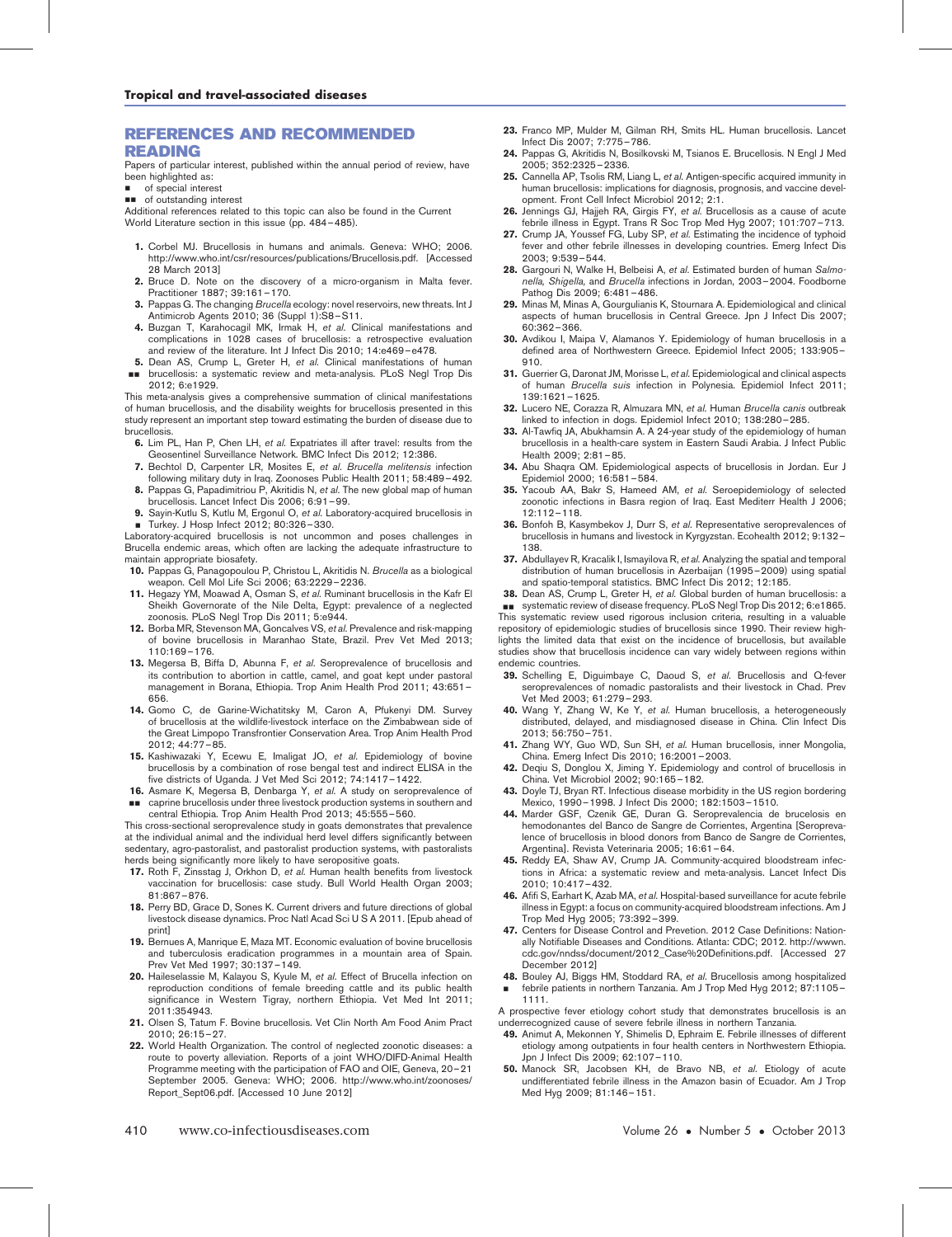- <span id="page-7-0"></span>51. Chow A, Robinson JL. Fever of unknown origin in children: a systematic review. World J Pediatr 2011; 7:5–10.
- 52. Ali-Eldin FA, Abdelhakam SM, Ali-Eldin ZA. Clinical spectrum of fever of unknown origin among adult Egyptian patients admitted to Ain Shams University Hospitals: a hospital based study. J Egypt Soc Parasitol 2011; 41:379–386.
- 53. Flores-Figueroa J, Okhuysen PC, von Sonnenburg F, et al. Patterns of illness in travelers visiting Mexico and Central America: the GeoSentinel experience. Clin Infect Dis 2011; 53:523–531.
- 54. Field V, Gautret P, Schlagenhauf P, et al. Travel and migration associated infectious diseases morbidity in Europe, 2008. BMC Infect Dis 2010; 10:330.
- 55. Rapp C, Aoun O, Ficko C, et al. Travel-related cerebro-meningeal infections: the 8-year experience of a French Infectious Diseases Unit. J Travel Med  $2010 \cdot 17.1 - 7$
- 56. Freedman DO, Weld LH, Kozarsky PE, et al. Spectrum of disease and relation to place of exposure among ill returned travelers. N Engl J Med 2006; 354:119–130.
- 57. Leder K, Torresi J, Libman MD, et al. GeoSentinel surveillance of illness in & returned travelers, 2007–2011. Ann Intern Med 2013; 158:456–468.

A recent installment from the GeoSentinel network, which showed that brucellosis was the third most common cause of nonspecific febrile illnesses in the subset of travelers returning from North Africa and the Middle East.

- 58. Vassallo DJ. The corps disease: brucellosis and its historical association with the Royal Army Medical Corps. J R Army Med Corps 1992; 138:140–150.
- Swai ES, Schoonman L. Human brucellosis: seroprevalence and risk factors related to high risk occupational groups in Tanga Municipality, Tanzania. Zoonoses Public Health 2009; 56:183–187.
- 60. Ramos TR, Pinheiro Junior JW, Moura Sobrinho PA, et al. Epidemiological aspects of an infection by Brucella abortus in risk occupational groups in the microregion of Araguaina, Tocantins. Braz J Infect Dis 2008; 12:133–138.
- 61. John K, Fitzpatrick J, French N, et al. Quantifying risk factors for human brucellosis in rural northern Tanzania. PLoS One 2010; 5:e9968.
- 62. Earhart K, Vafakolov S, Yarmohamedova N, et al. Risk factors for brucellosis in Samarqand Oblast, Uzbekistan. Int J Infect Dis 2009; 13:749–753.
- 63. Kozukeev TB, Ajeilat S, Maes E, Favorov M. Risk factors for brucellosis: Leylek and Kadamjay districts, Batken Oblast, Kyrgyzstan, January-November, 2003. MMWR Morb Mortal Wkly Rep 2006; 55 (Suppl 1):31–34.
- 64. Makita K, Fevre EM, Waiswa C, et al. Spatial epidemiology of hospitaldiagnosed brucellosis in Kampala, Uganda. Int J Health Geogr 2011; 10:52.
- 65. Makita K, Fevre EM, Waiswa C, et al. How human brucellosis incidence in urban Kampala can be reduced most efficiently? A stochastic risk assessment of informally-marketed milk. PLoS One 2010; 5:e14188.
- 66. Akbayram S, Dogan M, Akgun C, et al. An analysis of children with brucellosis associated with pancytopenia. Pediatr Hematol Oncol 2011; 28:203–208.
- 67. Citak EC, Citak FE, Tanyeri B, Arman D. Hematologic manifestations of brucellosis in children: 5 years experience of an anatolian center. J Pediatr Hematol Oncol 2010; 32:137–140.
- 68. Troy SB, Rickman LS, Davis CE. Brucellosis in San Diego: epidemiology and species-related differences in acute clinical presentations. Medicine (Baltimore) 2005; 84:174–187.
- 69. Mete B, Kurt C, Yilmaz MH, et al. Vertebral osteomyelitis: eight years' experience of 100 cases. Rheumatol Int 2012; 32:3591–3597.
- 70. Oztekin O, Calli C, Adibelli Z, et al. Brucellar spondylodiscitis: magnetic resonance imaging features with conventional sequences and diffusionweighted imaging. Radiol Med 2010; 115:794–803.
- 71. Bozgeyik Z, Ozdemir H, Demirdag K, et al. Clinical and MRI findings of brucellar spondylodiscitis. Eur J Radiol 2008; 67:153–158.
- 72. Abo-shehada MN, Abu-Halaweh M. Seroprevalence of Brucella species among women with miscarriage in Jordan. East Mediterr Health J 2011; 17:871–874.
- 73. Karcaaltincaba D, Sencan I, Kandemir O, et al. Does brucellosis in human pregnancy increase abortion risk? Presentation of two cases and review of literature. J Obstet Gynaecol Res 2010; 36:418–423.
- 74. Colmenero JD, Reguera JM, Martos F, et al. Complications associated with Brucella melitensis infection: a study of 530 cases. Medicine (Baltimore) 1996; 75:195–211.
- 75. Zribi M, Ammari L, Masmoudi A, et al. Clinical manifestations, complications and treatment of brucellosis: 45-patient study. Pathol Biol (Paris) 2009; 57:349–352.
- 76. Kunda J, Fitzpatrick J, Kazwala R, et al. Health-seeking behaviour of human brucellosis cases in rural Tanzania. BMC Public Health 2007; 7:315.
- 77. Department of Communicable Disease and Response. WHO Recommended Surveillance Standards. 2nd ed. Geneva: WHO; 1999.
- 78. Araj GF. Update on laboratory diagnosis of human brucellosis. Int J Antimicrob Agents 2010; 36 (Suppl 1):S12–S17.
- 79. Yagupsky P. Detection of brucellae in blood cultures. J Clin Microbiol 1999; 37:3437–3442.
- 80. Diaz R, Casanova A, Ariza J, Moriyon I. The Rose Bengal Test in human brucellosis: a neglected test for the diagnosis of a neglected disease. PLoS Negl Trop Dis 2011; 5:e950.
- 81. El-Fekhfakh EA, Hassanain NA, El-Folly RF, El-Hariri H. Assessment of Rose Bengal test in diagnosing Egyptian human brucellosis. J Egypt Soc Parasitol 2011; 41:497–512.
- 82. Serra J. Vinas M. Laboratory diagnosis of brucellosis in a rural endemic area in northeastern Spain. Int Microbiol 2004; 7:53–58.
- 83. Shemesh AA, Yagupsky P. Limitations of the standard agglutination test for detecting patients with Brucella melitensis bacteremia. Vector Borne Zoonotic Dis (Larchmont, N Y) 2011; 11:1599–1601.
- 84. Fadeel MA, Hoffmaster AR, Shi J, et al. Comparison of four commercial IgM and IgG ELISA kits for diagnosing brucellosis. J Med Microbiol 2011; 60:1767–1773.
- 85. Centers for Disease Control and Prevention. Public health consequences of a false-positive laboratory test result for Brucella –Florida, Georgia, and Michigan, 2005. MMWR Morb Mortal Wkly Rep 2008; 57:603–605.
- 86. Matero P, Hemmila H, Tomaso H, et al. Rapid field detection assays for Bacillus anthracis, Brucella spp., Francisella tularensis and Yersinia pestis. Clin Microbiol Infect 2011; 17:34–43.
- 87. Marei A, Boghdadi G, Abdel-Hamed N, et al. Laboratory diagnosis of human brucellosis in Egypt and persistence of the pathogen following treatment. J Infect Dev Ctries 2011; 5:786–791.
- 88. Mizanbayeva S, Smits HL, Zhalilova K, et al. The evaluation of a user-friendly lateral flow assay for the serodiagnosis of human brucellosis in Kazakhstan. Diagn Microbiol Infect Dis 2009; 65:14–20.
- 89. Abdoel TH, Smits HL. Rapid latex agglutination test for the serodiagnosis of human brucellosis. Diagn Microbiol and Infect Dis 2007; 57:123–128.
- 90. Colmenero JD, Clavijo E, Morata P, et al. Quantitative real-time polymerase chain reaction improves conventional microbiological diagnosis in an outbreak of brucellosis due to ingestion of unpasteurized goat cheese. Diagn Microbiol Infect Dis 2011; 71:294–296.
- 91. Kumar S, Tuteja U, Sarika K, et al. Rapid multiplex PCR assay for the simultaneous detection of the Brucella genus, B. abortus, B. melitensis, and B. suis. J Microbiol Biotechnol 2011; 21:89-92.
- 92. Winchell JM, Wolff BJ, Tiller R, et al. Rapid identification and discrimination of Brucella isolates by use of real-time PCR and high-resolution melt analysis. J Clin Microbiol 2010; 48:697–702.
- 93. Queipo-Ortuno MI, Colmenero JD, Bermudez P, et al. Rapid differential diagnosis between extrapulmonary tuberculosis and focal complications of brucellosis using a multiplex real-time PCR assay. PLoS One 2009; 4:e4526.
- 94. Yousefi-Nooraie R, Mortaz-Hejri S, Mehrani M, Sadeghipour P. Antibiotics for treating human brucellosis. Cochrane Database Syst Rev 2012; 10:
- && CD007179.

This systematic review provides the reader a quick avenue to the key therapeutic trials that have shaped brucellosis treatment recommendations.

- 95. Skalsky K, Yahav D, Bishara J, et al. Treatment of human brucellosis: systematic review and meta-analysis of randomised controlled trials. BMJ 2008; 336:701–704.
- 96. Hasanjani Roushan MR, Mohraz M, Hajiahmadi M, et al. Efficacy of gentamicin plus doxycycline versus streptomycin plus doxycycline in the treatment of brucellosis in humans. Clin Infect Dis 2006; 42:1075–1080.
- 97. Hashemi SH, Gachkar L, Keramat F, et al. Comparison of doxycyclinestreptomycin, doxycycline-rifampin, and ofloxacin-rifampin in the treatment of brucellosis: a randomized clinical trial. Int J Infect Dis 2012; 16:e247– e251.
- 98. Keramat F, Ranjbar M, Mamani M, et al. A comparative trial of three therapeutic regimens: ciprofloxacin-rifampin, ciprofloxacin-doxycycline and doxycycline-rifampin in the treatment of brucellosis. Trop Doct 2009; 39:207–210.
- 99. Ranjbar M, Keramat F, Mamani M, et al. Comparison between doxycyclinerifampin-amikacin and doxycycline-rifampin regimens in the treatment of brucellosis. Int J Infect Dis 2007; 11:152–156.
- 100. Roushan MR, Amiri MJ, Janmohammadi N, et al. Comparison of the efficacy of gentamicin for 5 days plus doxycycline for 8 weeks versus streptomycin for 2 weeks plus doxycycline for 45 days in the treatment of human brucellosis: a randomized clinical trial. J Antimicrob Chemother 2010; 65:1028–1035.
- 101. Solis Garcia del Pozo J, Solera J. Systematic review and meta-analysis of randomized clinical trials in the treatment of human brucellosis. PLoS One 2012; 7:e32090.
- 102. Ariza J, Bosilkovski M, Cascio A, et al. Perspectives for the treatment of brucellosis in the 21st century: the Ioannina recommendations. PLoS Med 2007; 4:e317.
- 103. Bayram Y, Korkoca H, Aypak C, et al. Antimicrobial susceptibilities of Brucella isolates from various clinical specimens. Int J Med Sci 2011; 8:198–202.
- 104. Mayes RC, Castillo R, Guillen A, et al. Antimicrobial susceptibility of Brucella melitensis isolates in Peru. Antimicrob Agents Chemother 2011; 55:1279– 1281.
- 105. Sayan M, Kilic S, Uyanik MH. Epidemiological survey of rifampicin resistance & in clinic isolates of Brucella melitensis obtained from all regions of Turkey. J Infect Chemother 2012; 18:41–46.
- This study found no rifampin resistance among 94 B. melitensis clinical isolates.
- 106. Sayan M, Yumuk Z, Dundar D, et al. Rifampicin resistance phenotyping of Brucella melitensis by rpoB gene analysis in clinical isolates. J Chemother 2008; 20:431–435.
- 107. Valdezate S, Navarro A, Medina-Pascual MJ, et al. Molecular screening for rifampicin and fluoroquinolone resistance in a clinical population of Brucella melitensis. J Antimicrob Chemother 2010; 65:51–53.